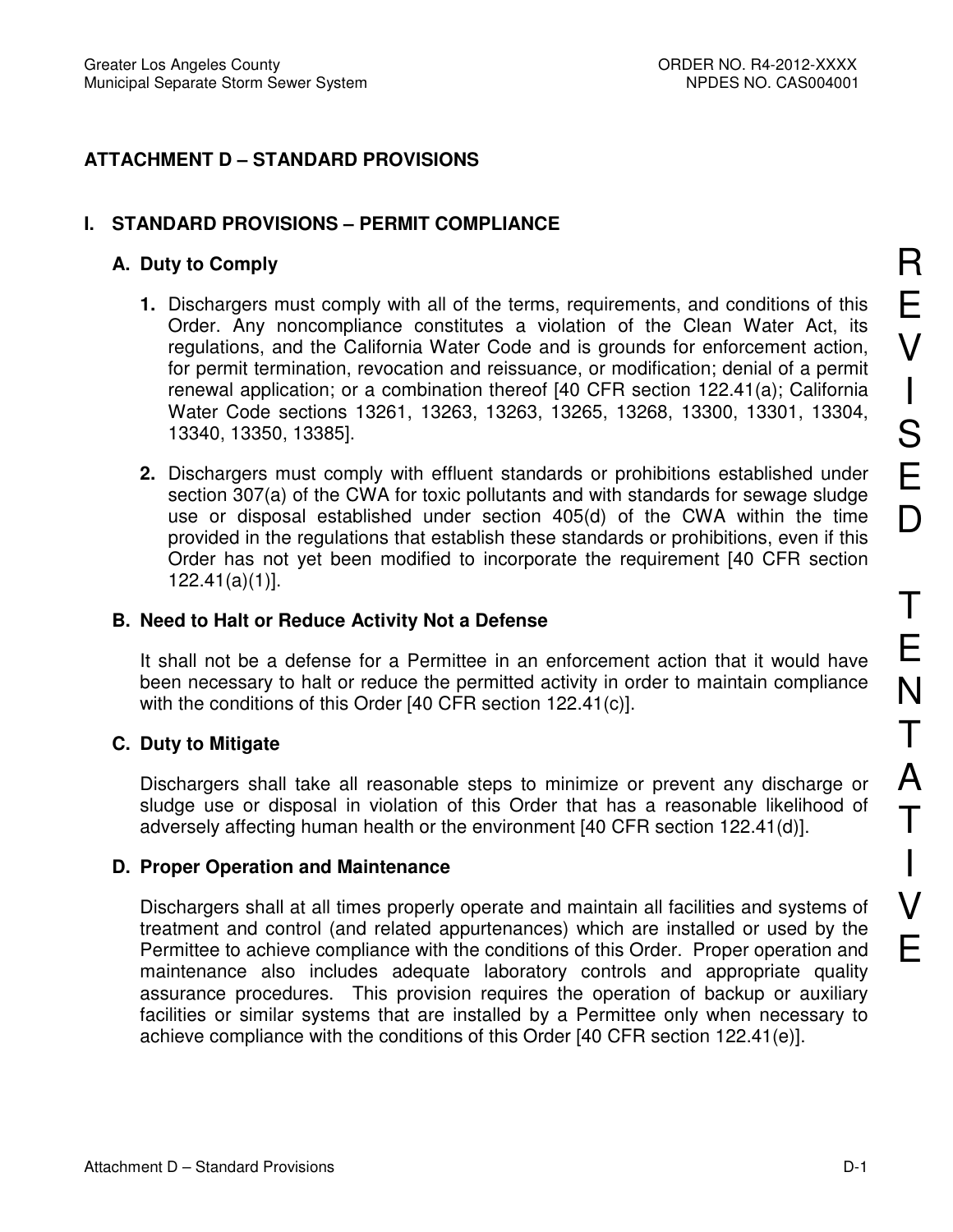# **E. Property Rights**

- **1.** This Order does not convey any property rights of any sort, or any exclusive privileges [40 CFR section 122.41(g)].
- **2.** The issuance of this Order does not authorize any injury to persons or property or invasion of other private rights, or any infringement of state or local law or regulations [40 CFR section 122.5(c)].

# **F. Inspection and Entry**

Dischargers shall allow the Regional Water Board, State Water Board, USEPA, and/or their authorized representatives (including an authorized contractor acting as their representative), upon the presentation of credentials and other documents, as may be required by law, to  $[33 \text{ U.S.C. section } 1318(a)(4)(B); 40 \text{ CFR section } -122.41(i);$ California Water Code sections 13267 and 13383]:

- **1.** Enter upon the Permittee's premises where a regulated facility or activity is located or conducted, or where records are kept under the conditions of this Order [33 U.S.C. section 1318(a)(4)(B)(i); 40 CFR section 122.41(i)(1); California Water Code sections 13267 and 13383];
- **2.** Have access to and copy, at reasonable times, any records that must be kept under the conditions of this Order  $[33 \text{ U.S.C. }$  section  $1318(a)(4)(B)(ii)$ ; 40 CFR section 122.41(i)(2); California Water Code sections 13267 and 13383];
- **3.** Inspect and photograph, at reasonable times, any facilities, equipment (including monitoring and control equipment), practices, or operations regulated or required under this Order [33 U.S.C. section 1318(a)(4)(B)(ii); 40 CFR section 122.41(i)(3)]; California Water Code sections 13267 and 13383; and
- **4.** Sample or monitor, at reasonable times, for the purposes of assuring Order compliance or as otherwise authorized by the CWA or the California Water Code, any substances or parameters at any location [33 U.S.C. section 1318(a)(4)(B)(ii); 40 CFR section 122.41(i)(4); California Water Code sections 13267 and 13383].

# **G. Bypass**

- **1.** Definitions
	- **a.** "Bypass" means the intentional diversion of waste streams from any portion of a treatment facility [40 CFR section  $122.41(m)(1)(i)$ ].
	- **b.** "Severe property damage" means substantial physical damage to property, damage to the treatment facilities, which causes them to become inoperable, or substantial and permanent loss of natural resources that can reasonably be expected to occur in the absence of a bypass. Severe property damage does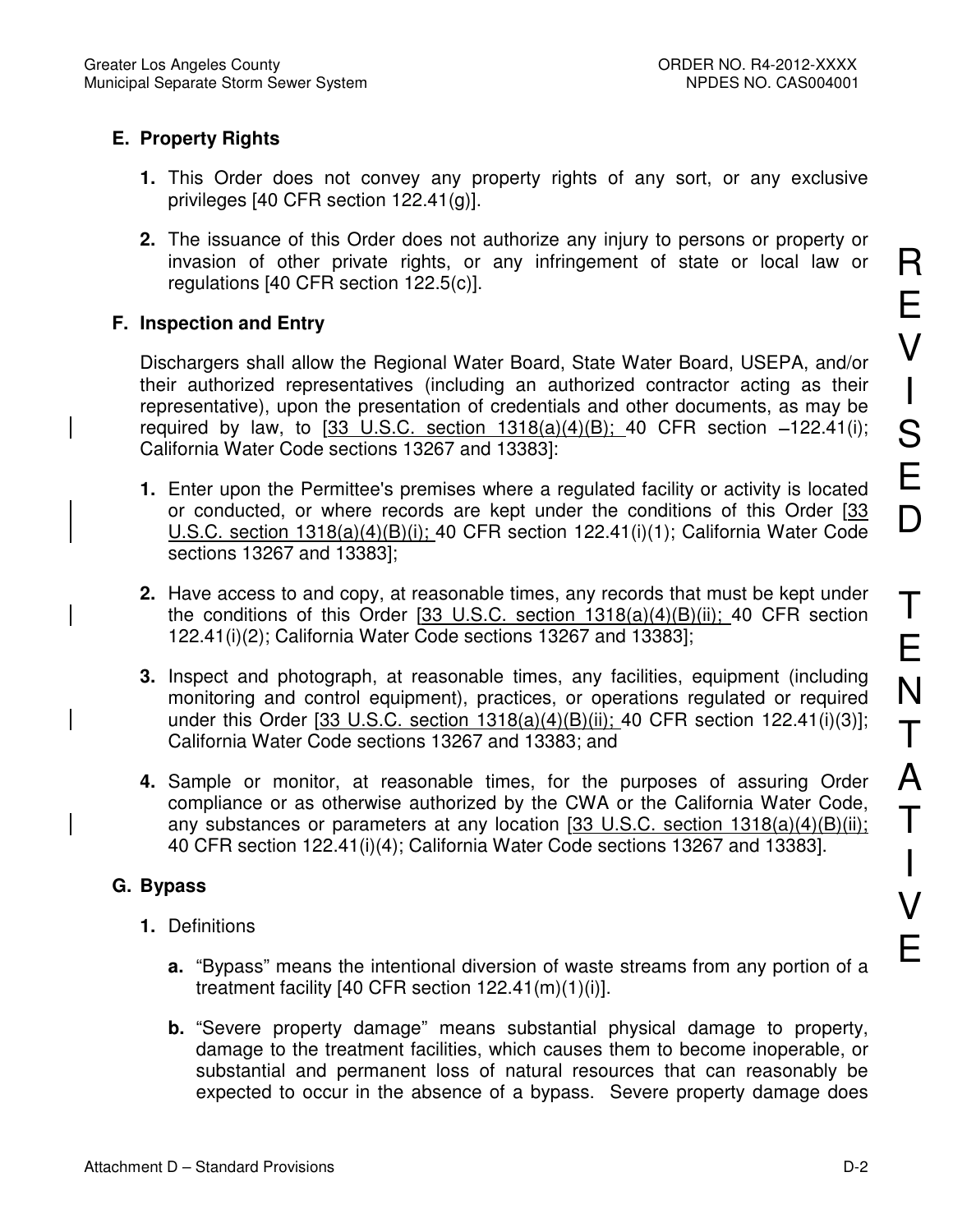not mean economic loss caused by delays in production [40 CFR section 122.41(m)(1)(ii)].

- **2.** Bypass not exceeding limitations. Dischargers may allow any bypass to occur which does not cause exceedances of effluent limitations, but only if it is also for essential maintenance to assure efficient operation. These bypasses are not subject to the provisions listed in Standard Provisions – Permit Compliance I.G.3, I.G.4, and I.G.5 below [40 CFR section 122.41(m)(2)].
- **3.** Prohibition of bypass. Bypass is prohibited, and the Regional Water Board may take enforcement action against a Permittee for bypass, unless [40 CFR section 122.41(m)(4)(i)]:
	- **a.** Bypass was unavoidable to prevent loss of life, personal injury, or severe property damage [40 CFR section 122.41(m)(4)(i)(A)];
	- **c.** There were no feasible alternatives to the bypass, such as the use of auxiliary treatment facilities, retention of untreated wastes, or maintenance during normal periods of equipment downtime. This condition is not satisfied if adequate back-up equipment should have been installed in the exercise of reasonable engineering judgment to prevent a bypass that occurred during normal periods of equipment downtime or preventive maintenance [40 CFR section 122.41(m)(4)(i)(B)]; and
	- **d.** The Permittee submitted notices to the Regional Water Board as required under Standard Provisions – Permit Compliance I.G.5 below [40 CFR section  $122.41(m)(4)(i)(C)$ ].
- **4.** The Regional Water Board may approve an anticipated bypass, after considering its adverse effects, if the Regional Water Board determines that it will meet the three conditions listed in Standard Provisions – Permit Compliance I.G.3 above [40 CFR section 122.41(m)(4)(ii)].
- **5.** Notice
	- **a.** Anticipated bypass. If a Permittee knows in advance of the need for a bypass, it shall submit a notice, if possible at least 10 days before the date of the bypass [40 CFR section 122.41(m)(3)(i)].
	- **b.** Unanticipated bypass. Dischargers shall submit notice of an unanticipated bypass as required in Standard Provisions - Reporting V.E below (24-hour notice) [40 CFR section 122.41(m)(3)(ii)].

# **H. Upset**

"Upset" means an exceptional incident in which there is unintentional and temporary noncompliance with technology based permit effluent limitations because of factors beyond the reasonable control of the Permittee. An upset does not include

R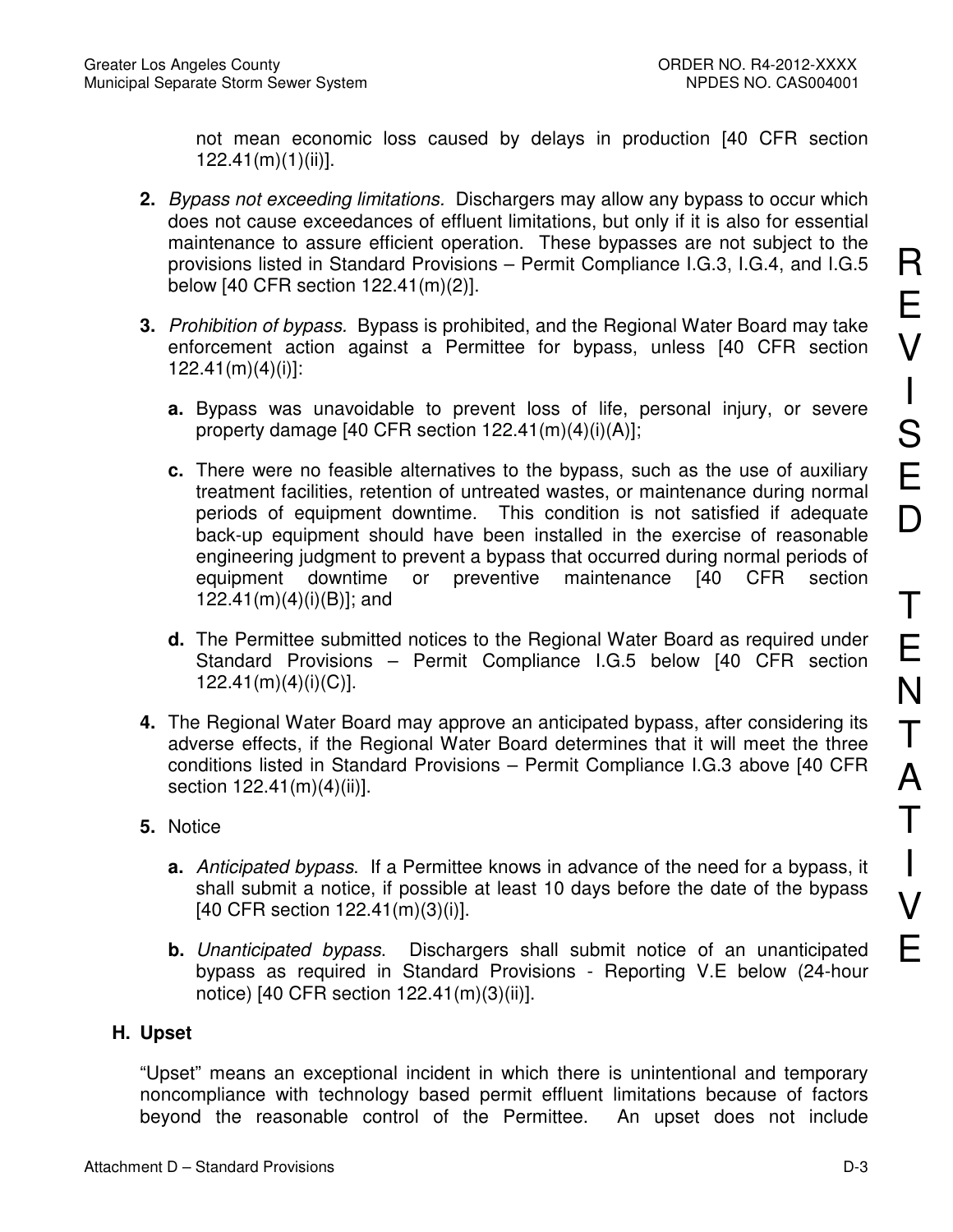noncompliance to the extent caused by operational error, improperly designed treatment facilities, inadequate treatment facilities, lack of preventive maintenance, or careless or improper operation [40 CFR section 122.41(n)(1)].

- **1.** Effect of an upset. An upset constitutes an affirmative defense to an action brought for noncompliance with such technology based permit effluent limitations if the requirements of Standard Provisions – Permit Compliance I.H.2 below are met. No determination made during administrative review of claims that noncompliance was caused by upset, and before an action for noncompliance, is final administrative action subject to judicial review [40 CFR section 122.41(n)(2)].
- **2.** Conditions necessary for a demonstration of upset. A Permittee who wishes to establish the affirmative defense of upset shall demonstrate, through properly signed, contemporaneous operating logs or other relevant evidence that [40 CFR section 122.41(n)(3)]:
	- **a.** An upset occurred and that the Permittee can identify the cause(s) of the upset [40 CFR section 122.41(n)(3)(i)];
	- **b.** The permitted facility was, at the time, being properly operated [40 CFR section 122.41(n)(3)(ii)];
	- **c.** The Permittee submitted notice of the upset as required in Standard Provisions Reporting V.E.2.b below (24-hour notice) [40 CFR section 122.41(n)(3)(iii)]; and
	- **d.** The Permittee complied with any remedial measures required under Standard Provisions – Permit Compliance I.C above [40 CFR section 122.41(n)(3)(iv)].
- **3.** Burden of proof. In any enforcement proceeding, the Permittee seeking to establish the occurrence of an upset has the burden of proof [40 CFR section 122.41(n)(4)].

# **II. STANDARD PROVISIONS – PERMIT ACTION**

### **A. General**

This Order may be modified, revoked and reissued, or terminated for cause. The filing of a request by a Permittee for modification, revocation and reissuance, or termination, or a notification of planned changes or anticipated noncompliance does not stay any Order condition [40 CFR section 122.41(f)].

# **B. Duty to Reapply**

If a Permittee wishes to continue an activity regulated by this Order after the expiration date of this Order, the Permittee must apply for and obtain a new permit [40 CFR section 122.41(b)].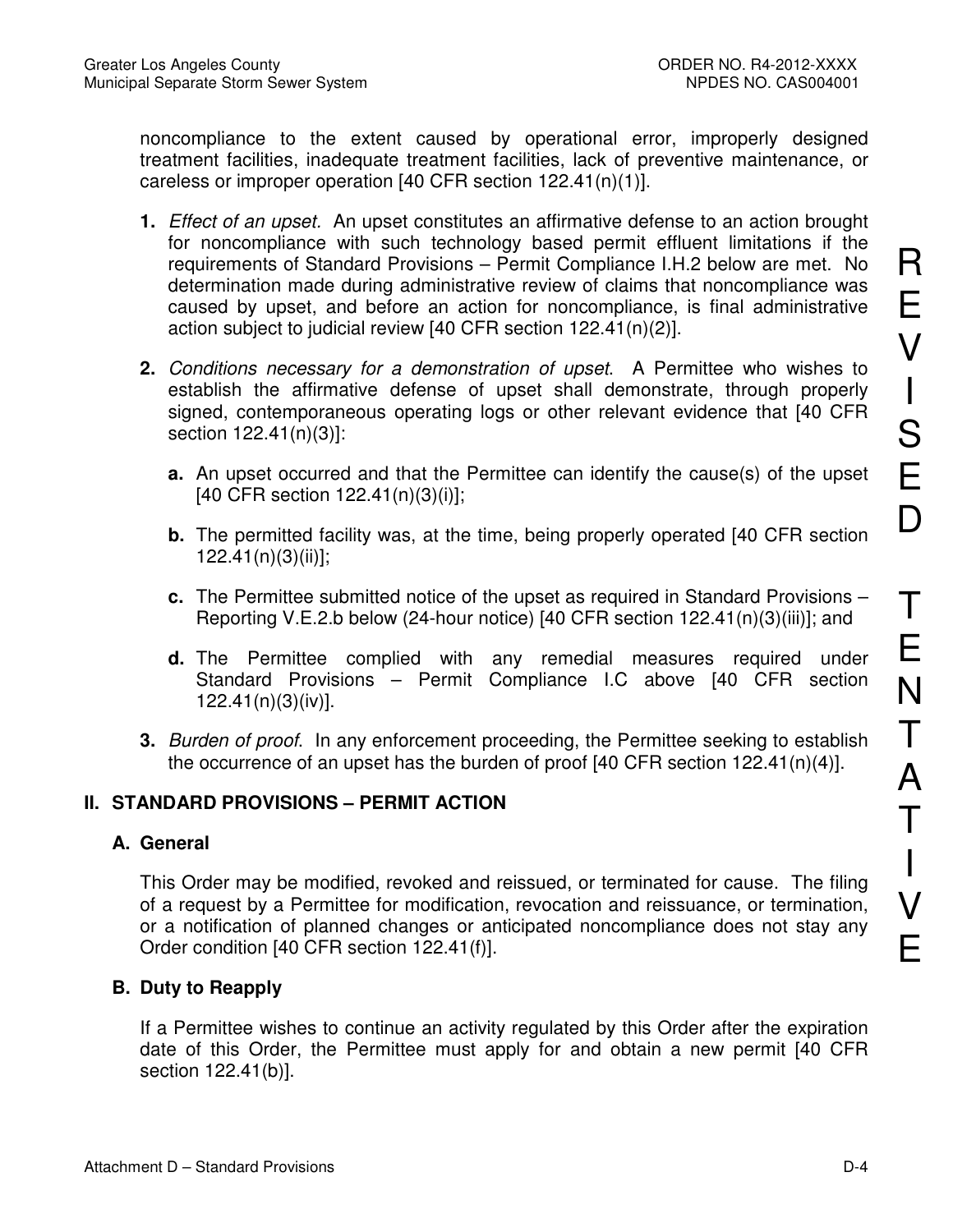# **C. Transfers**

This Order is not transferable to any person except after notice to the Regional Water Board. The Regional Water Board may require modification or revocation and reissuance of the Order to change the name of the Permittee and incorporate such other requirements as may be necessary under the CWA and the California Water Code [40 CFR sections 122.41(l)(3) and 122.61].

# **III. STANDARD PROVISIONS – MONITORING**

- **A.** Samples and measurements taken for the purpose of monitoring shall be representative of the monitored activity [40 CFR section 122.41(j)(1)].
- **B.** Monitoring must be conducted according to test procedures approved under 40 CFR Part 136 for the analysis of pollutants unless another test procedure is required under 40 CFR subchapters N or O or is otherwise specified in this Order for such pollutants [40 CFR sections  $122.41(j)(4)$  and  $122.44(i)(1)(iv)$ ].

# **IV. STANDARD PROVISIONS – RECORDS**

- **A.** Except for records of monitoring information required by this Order related to the Permittee's sewage sludge use and disposal activities, which shall be retained for a period of at least five years (or longer as required by 40 CFR Part 503), the Permittee shall retain records of all monitoring information, including all calibration and maintenance records and all original strip chart recordings for continuous monitoring instrumentation, copies of all reports required by this Order, and records of all data used to complete the application for this Order, for a period of at least three (3) years from the date of the sample, measurement, report or application. This period may be extended by request of the Regional Water Board Executive Officer at any time [40 CFR section 122.41(j)(2)].
- **B.** Records of monitoring information shall include:
	- **1.** The date, exact place, and time of sampling or measurements [40 CFR section 122.41(j)(3)(i)];
	- **2.** The individual(s) who performed the sampling or measurements [40 CFR section 122.41(j)(3)(ii)];
	- **3.** The date(s) analyses were performed [40 CFR section 122.41(j)(3)(iii)];
	- **4.** The individual(s) who performed the analyses [40 CFR section 122.41(j)(3)(iv)];
	- **5.** The analytical techniques or methods used [40 CFR section 122.41(j)(3)(v)]; and
	- **6.** The results of such analyses [40 CFR section 122.41(j)(3)(vi)].
- **C.** Claims of confidentiality for the following information will be denied [40 CFR section 122.7(b)]:

R

E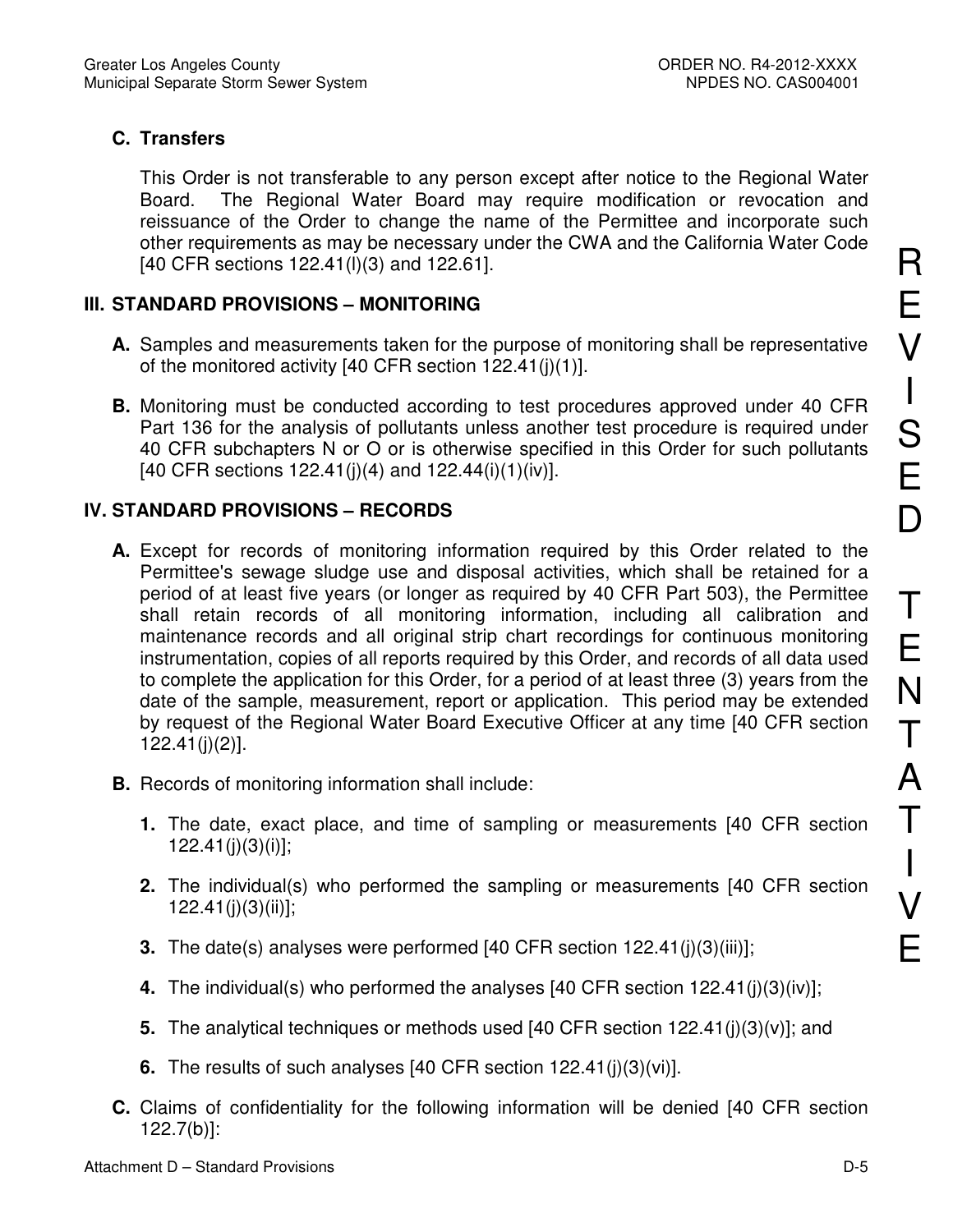- **1.** The name and address of any permit applicant or Permittee [40 CFR section 122.7(b)(1)]; and
- **2.** Permit applications and attachments, permits, and effluent data [40 CFR section 122.7(b)(2)].

## **V. STANDARD PROVISIONS – REPORTING**

## **A. Duty to Provide Information**

Dischargers shall furnish to the Regional Water Board, State Water Board, or USEPA within a reasonable time, any information which the Regional Water Board, State Water Board, or USEPA may request to determine whether cause exists for modifying, revoking and reissuing, or terminating this Order or to determine compliance with this Order. Upon request, Dischargers shall also furnish to the Regional Water Board, State Water Board, or USEPA copies of records required to be kept by this Order [40 CFR section 122.41(h)); [California Water Code sections 13267 and 13383].

### **B. Signatory and Certification Requirement**s

- **1.** All applications, reports, or information submitted to the Regional Water Board, State Water Board, and/or USEPA shall be signed and certified in accordance with Standard Provisions – Reporting V.B.2, V.B.3, V.B.4, and V.B.5 below [40 CFR section 122.41(k)(1)].
- **2.** All applications submitted to the Regional Water Board shall be signed by either a principal executive officer or ranking elected official. For purposes of this section, a principal executive officer includes: (i) the chief executive officer of the agency (e.g., Mayor), or (ii) a senior executive officer having responsibility for the overall operations of a principal geographic unit of the agency (e.g., City Manager, Director of Public Works, City Engineer, etc.).[40 CFR section 122.22(a)(3)].
- **3.** All reports required by this Order and other information requested by the Regional Water Board, State Water Board, or USEPA shall be signed by a person described in Standard Provisions – Reporting V.B.2 above, or by a duly authorized representative of that person. A person is a duly authorized representative only if:
	- **a.** The authorization is made in writing by a person described in Standard Provisions – Reporting V.B.2 above [40 CFR section 122.22(b)(1)];
	- **b.** The authorization specifies either an individual or a position having responsibility for the overall operation of the regulated facility or activity such as the position of plant manager, operator of a well or a well field, superintendent, position of equivalent responsibility, or an individual or position having overall responsibility for environmental matters for the company. (A duly authorized representative may thus be either a named individual or any individual occupying a named position.) [40 CFR section 122.22(b)(2)]; and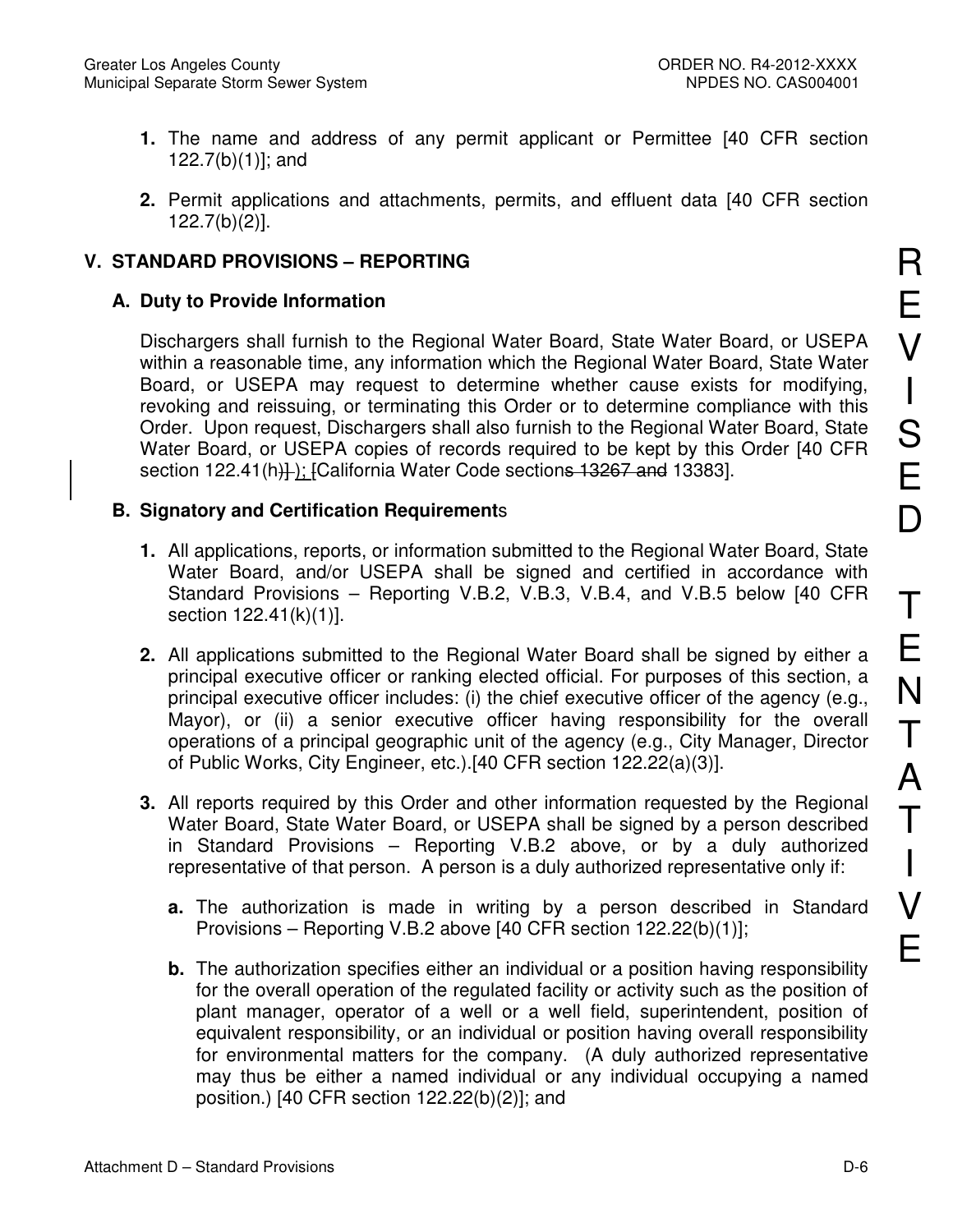- **c.** The written authorization is submitted to the Regional Water Board [40 CFR section 122.22(b)(3)].
- **4.** If an authorization under Standard Provisions Reporting V.B.3 above is no longer accurate because a different individual or position has responsibility for the overall operation of the facility, a new authorization satisfying the requirements of Standard Provisions – Reporting V.B.3 above must be submitted to the Regional Water Board prior to or together with any reports, information, or applications, to be signed by an authorized representative [40 CFR section 122.22(c)].
- **5.** Any person signing a document under Standard Provisions Reporting V.B.2 or V.B.3 above shall make the following certification:

"I certify under penalty of law that this document and all attachments were prepared under my direction or supervision in accordance with a system designed to assure that qualified personnel properly gather and evaluate the information submitted. Based on my inquiry of the person or persons who manage the system or those persons directly responsible for gathering the information, the information submitted is, to the best of my knowledge and belief, true, accurate, and complete. I am aware that there are significant penalties for submitting false information, including the possibility of fine and imprisonment for knowing violations." [40 CFR section 122.22(d)].

## **C. Monitoring Reports**

- **1.** Monitoring results shall be reported at the intervals specified in the Monitoring and Reporting Program (Attachment E) in this Order [40 CFR section 122.2241(l)(4)].
- **2.** Monitoring results must be reported on a Discharge Monitoring Report (DMR) or forms provided or specified by the Regional Water Board or State Water Board for reporting results of monitoring of sludge use or disposal practices [40 CFR section 122.41(l)(4)(i)].
- **3.** If a Permittee monitors any pollutant more frequently than required by this Order using test procedures approved under 40 CFR Part 136, or another method required for an industry-specific waste stream under 40 CFR subchapters N or O, the results of such monitoring shall be included in the calculation and reporting of the data submitted in the DMR or sludge reporting form specified by the Regional Water Board [40 CFR section 122.41(l)(4)(ii)].
- **4.** Calculations for all limitations, which require averaging of measurements, shall utilize an arithmetic mean unless otherwise specified by the Regional Water Board in this Order [40 CFR section 122.41(l)(4)(iii)].

# **D. Compliance Schedules**

Reports of compliance or noncompliance with, or any progress reports on, interim and final requirements contained in any compliance schedule of this Order, shall be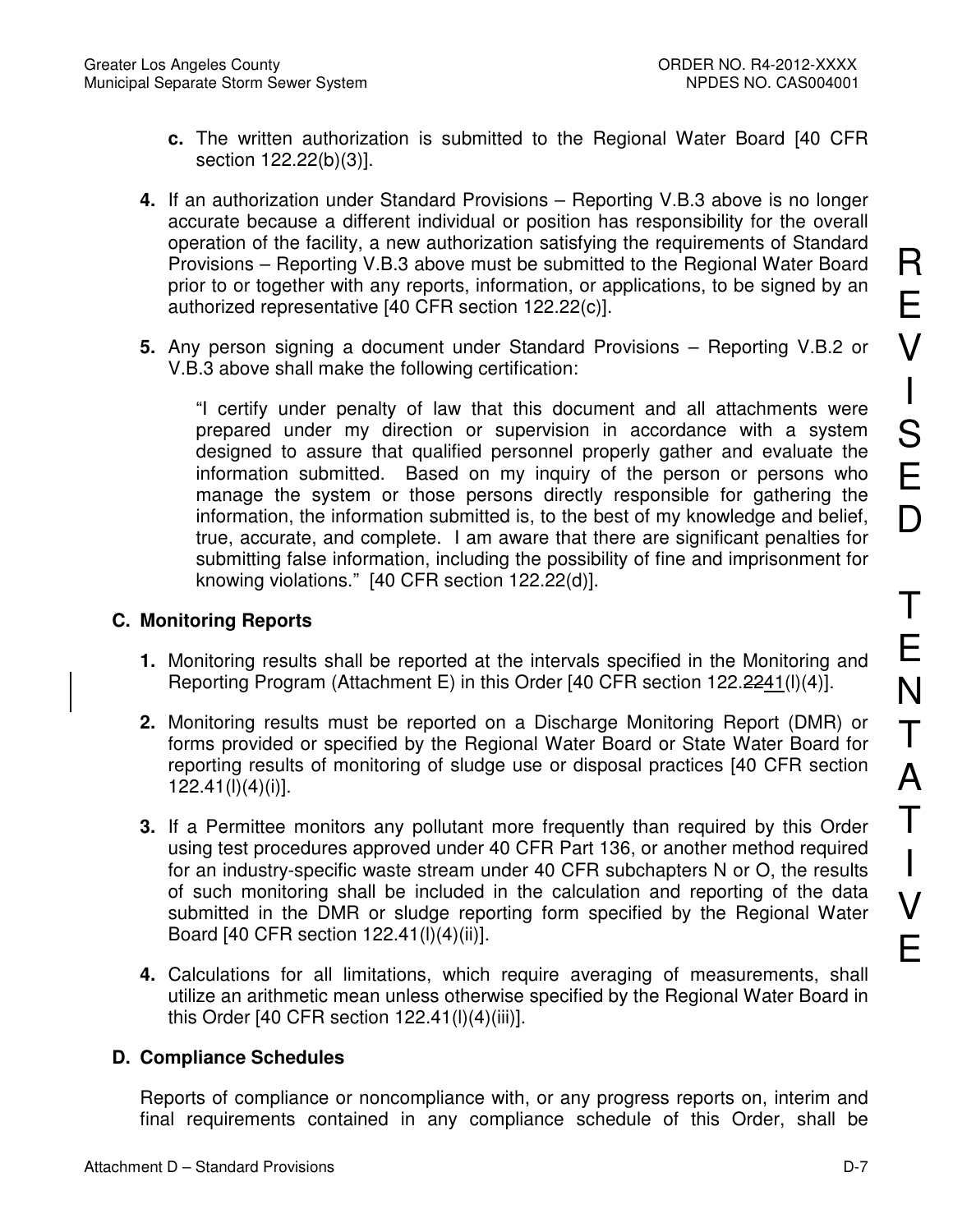submitted no later than 14 days following each schedule date [40 CFR section 122.41(l)(5)].

## **E. Twenty-Four Hour Reporting**

- **1.** Dischargers shall report any noncompliance that may endanger health or the environment. Any information shall be provided orally within 24 hours from the time the Permittee becomes aware of the circumstances. A written submission shall also be provided within five (5) days of the time the Permittee becomes aware of the circumstances. The written submission shall contain a description of the noncompliance and its cause; the period of noncompliance, including exact dates and times, and if the noncompliance has not been corrected, the anticipated time it is expected to continue; and steps taken or planned to reduce, eliminate, and prevent reoccurrence of the noncompliance [40 CFR section 122.41(l)(6)(i)].
- **2.** The following shall be included as information that must be reported within 24 hours under this paragraph  $[40 \text{ CFR section } 122.41(l)(6)(ii)]$ :
	- **a.** Any unanticipated bypass that exceeds any effluent limitation in this Order [40 CFR sections  $122.41(l)(6)(ii)(A)$  and  $122.41(g)$ ].
	- **b.** Any upset that exceeds any effluent limitation in this Order [40 CFR section 122.41(l)(6)(ii)(B)].
	- **c.** Violation of a maximum daily discharge limitation for any of the pollutants listed by the Regional Water Board in this Order to be reported within 24 hours [40 CFR section  $(I)(6)(ii)(C)$  and 122.44 $(g)$ ].
- **3.** The Regional Water Board may waive the above-required written report under this provision on a case-by-case basis if an oral report has been received within 24 hours [40 CFR section 122.41(l)(6)(iii)].

### **F. Planned Changes**

Dischargers shall give notice to the Regional Water Board as soon as possible of any planned physical alterations or additions to the permitted facility. Notice is required under this provision only when [40 CFR section 122.41(l)(1)]:

- **1.** The alteration or addition to a permitted facility may meet one of the criteria for determining whether a facility is a new source in 40 CFR section 122.29(b) [40 CFR section 122.41(|)(1)(i)]; or
- **2.** The alteration or addition could significantly change the nature or increase the quantity of pollutants discharged. This notification applies to pollutants that are not subject to effluent limitations in this Order [40 CFR section 122.41(l)(1)(ii)].

The alteration or addition results in a significant change in the Permittee's sludge use or disposal practices, and such alteration, addition, or change may justify the application of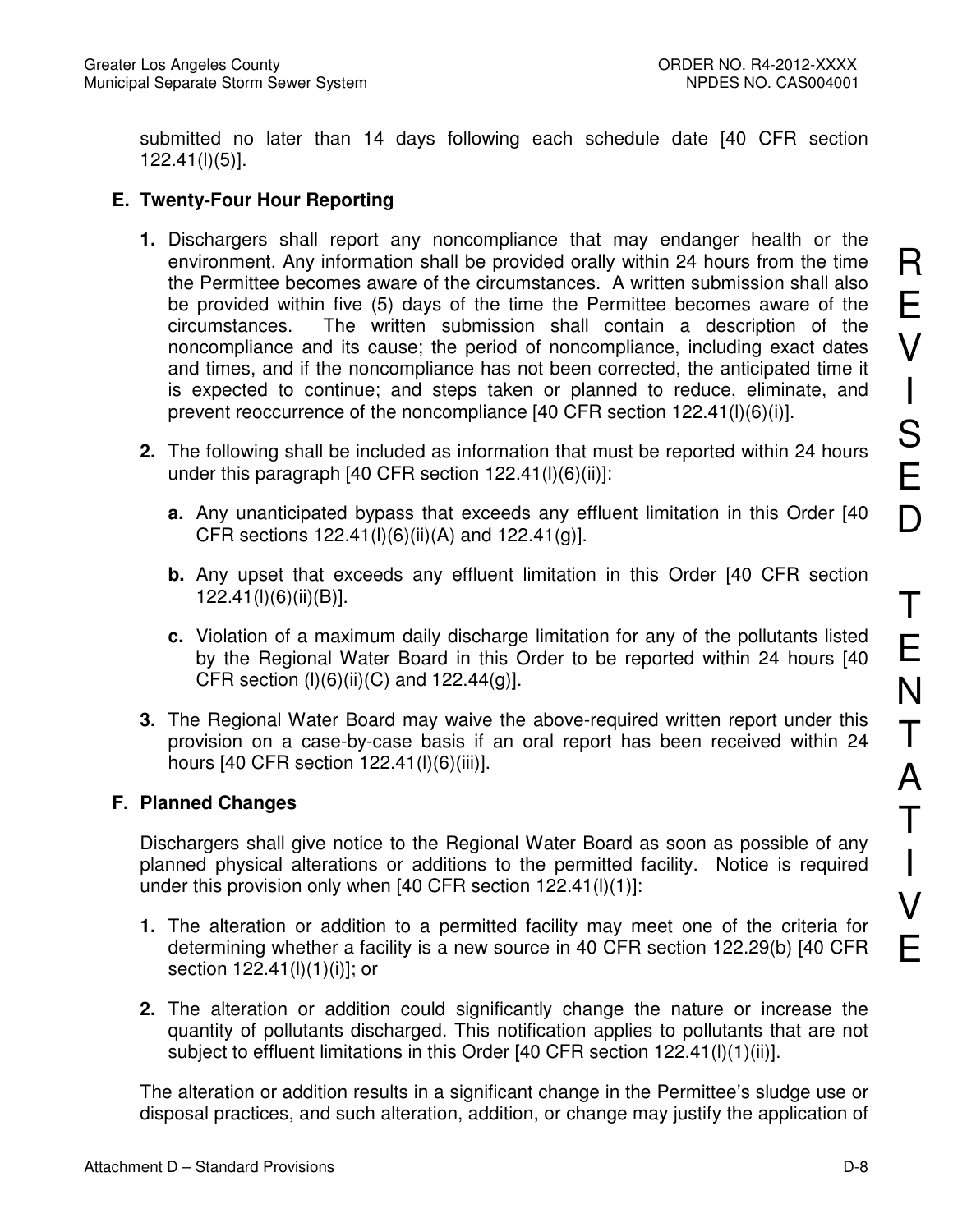permit conditions that are different from or absent in the existing permit, including notification of additional use or disposal sites not reported during the permit application process or not reported pursuant to an approved land application plan [40 CFR section 122.41(l)(1)(iii)].

## **G. Anticipated Noncompliance**

Dischargers shall give advance notice to the Regional Water Board of any planned changes in the permitted facility or activity that may result in noncompliance with permit requirements [40 CFR section 122.41(l)(2)].

## **H. Other Noncompliance**

Dischargers shall report all instances of noncompliance not reported under Standard Provisions – Reporting V.C, V.D, and V.E above at the time monitoring reports are submitted. The reports shall contain the information listed in Standard Provision – Reporting V.E above [40 CFR section 122.41(l)(7)].

### **I. Other Information**

When a Permittee becomes aware that it failed to submit any relevant facts in a permit application, or submitted incorrect information in a permit application or in any report to the Regional Water Board, State Water Board, or USEPA, the Permittee shall promptly submit such facts or information [40 CFR section 122.41(l)(8)].

# **VI. STANDARD PROVISIONS – ENFORCEMENT**

- **A.** The Regional Water Board and State Water Board is authorized to enforce the terms of this Order under several provisions of the California Water Code, including, but not limited to, sections 13268, 13385, 13386, and 13387.
- **B.** The CWA provides that any person who violates section 301, 302, 306, 307, 308, 318 or 405 of the CWA, or any permit condition or limitation implementing any such sections in a permit issued under section 402, or any requirement imposed in a pretreatment program approved under sections  $402(a)(3)$  or  $402(b)(8)$  of the CWA is subject to a civil penalty not to exceed \$25,000 per day for each violation. The CWA provides that any person who negligently violates sections 301, 302, 306, 307, 308, 318, or 405 of the CWA, or any condition or limitation implementing any of such sections in a permit issued under section 402 of the CWA, or any requirement imposed in a pretreatment program approved under section 402(a)(3) or 402(b)(8) of the CWA, is subject to criminal penalties of \$2,500 to \$25,000 per day of violation, or imprisonment of not more than one (1) year, or both. In the case of a second or subsequent conviction for a negligent violation, a person shall be subject to criminal penalties of not more than \$50,000 per day of violation, or by imprisonment of not more than two (2) years, or both. Any person who knowingly violates such sections, or such conditions or limitations is subject to criminal penalties of \$5,000 to \$50,000 per day of violation, or imprisonment for not more than three (3) years, or both. In the case of a second or subsequent conviction for a knowing violation, a person shall be subject to criminal penalties of not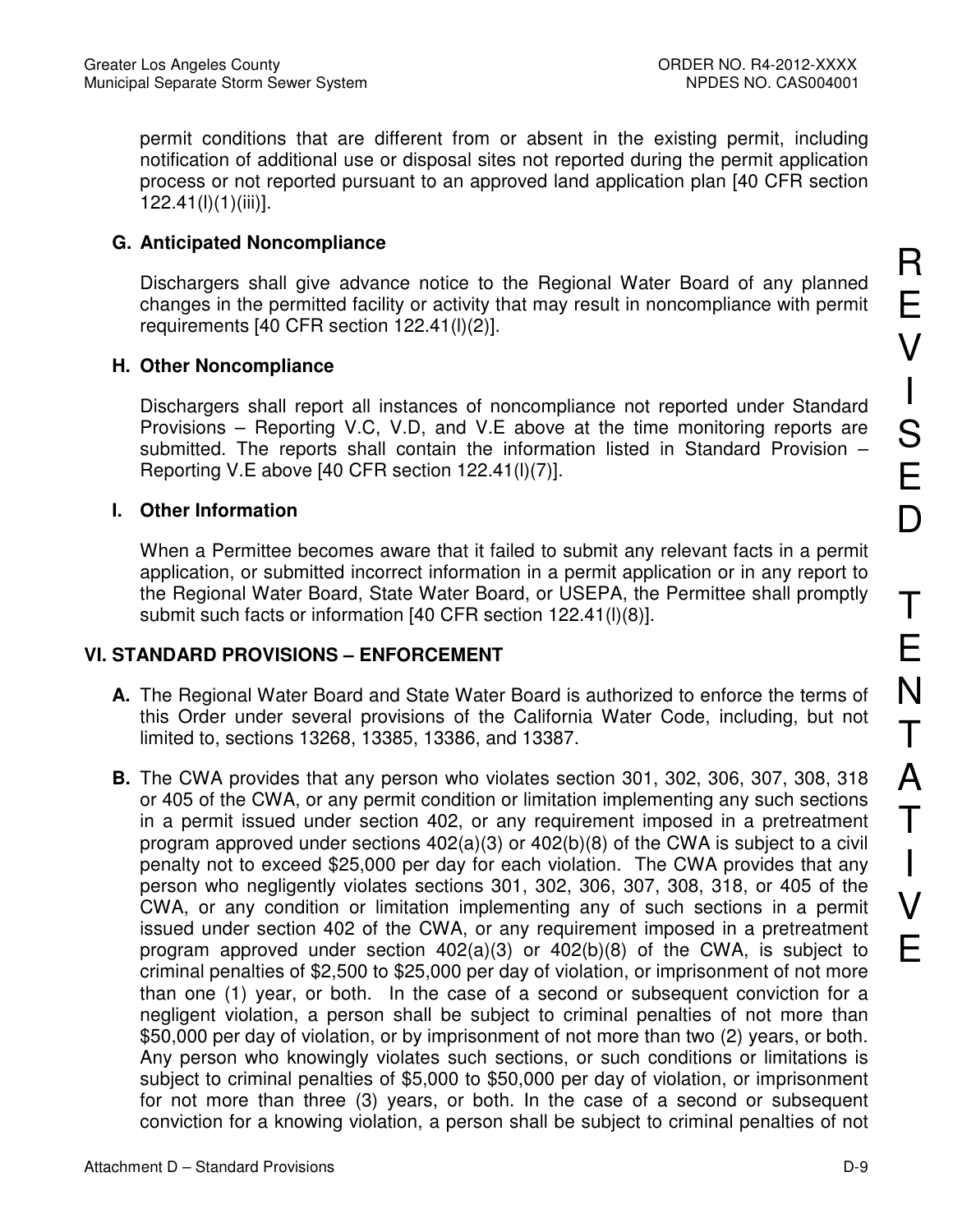more than \$100,000 per day of violation, or imprisonment of not more than six (6) years, or both. Any person who knowingly violates section 301, 302, 303, 306, 307, 308, 318 or 405 of the CWA, or any permit condition or limitation implementing any of such sections in a permit issued under section 402 of the CWA, and who knows at that time that he thereby places another person in imminent danger of death or serious bodily injury, shall, upon conviction, be subject to a fine of not more than \$250,000 or imprisonment of not more than 15 years, or both. In the case of a second or subsequent conviction for a knowing endangerment violation, a person shall be subject to a fine of not more than \$500,000 or by imprisonment of not more than 30 years, or both. An organization, as defined in section 309(c)(3)(B)(iii) of the CWA, shall, upon conviction of violating the imminent danger provision, be subject to a fine of not more than \$1,000,000 and can be fined up to \$2,000,000 for second or subsequent convictions [40 CFR section 122.41(a)(2)] [California Water Code sections 13385 and 13387].

- **C.** Any person may be assessed an administrative penalty by the Regional Water Board for violating section 301, 302, 306, 307, 308, 318 or 405 of the CWA, or any permit condition or limitation implementing any of such sections in a permit issued under section 402 of the CWA. Administrative penalties for Class I violations are not to exceed \$10,000 per violation, with the maximum amount of any Class I penalty assessed not to exceed \$25,000. Penalties for Class II violations are not to exceed \$10,000 per day for each day during which the violation continues, with the maximum amount of any Class II penalty not to exceed \$125,000 [40 CFR section 122.41(a)(3)].
- **D.** The CWA provides that any person who falsifies, tampers with, or knowingly renders inaccurate any monitoring device or method required to be maintained under this permit shall, upon conviction, be punished by a fine of not more than \$10,000, or by imprisonment for not more than 2 years, or both. If a conviction of a person is for a violation committed after a first conviction of such person under this paragraph, punishment is a fine of not more than \$20,000 per day of violation, or by imprisonment of not more than 4 years, or both [40 CFR section 122.41(j)(5)].
- **E.** The CWA provides that any person who knowingly makes any false statement, representation, or certification in any record or other document submitted or required to be maintained under this Order, including monitoring reports or reports of compliance or noncompliance shall, upon conviction, be punished by a fine of not more than \$10,000 per violation, or by imprisonment for not more than six months per violation, or by both [40 CFR section 122.41(k)(2)].

## **VII. ADDITIONAL STANDARD CONDITIONS APPLICABLE TO SPECIFIC CATEGORIES OF NPDES PERMITS [40 CFR section 122.42]**

**A.** Municipal separate storm sewer systems. The operator of a large or medium MS4 or a municipal separate storm sewer that has been designated by the Regional Water Board or USEPA under 40 CFR section 122.26(a)(1)(v) must submit an annual report by the anniversary of the date of the issuance of the permit for such MS4. The report shall include [40 CFR section 122.42(c)]: